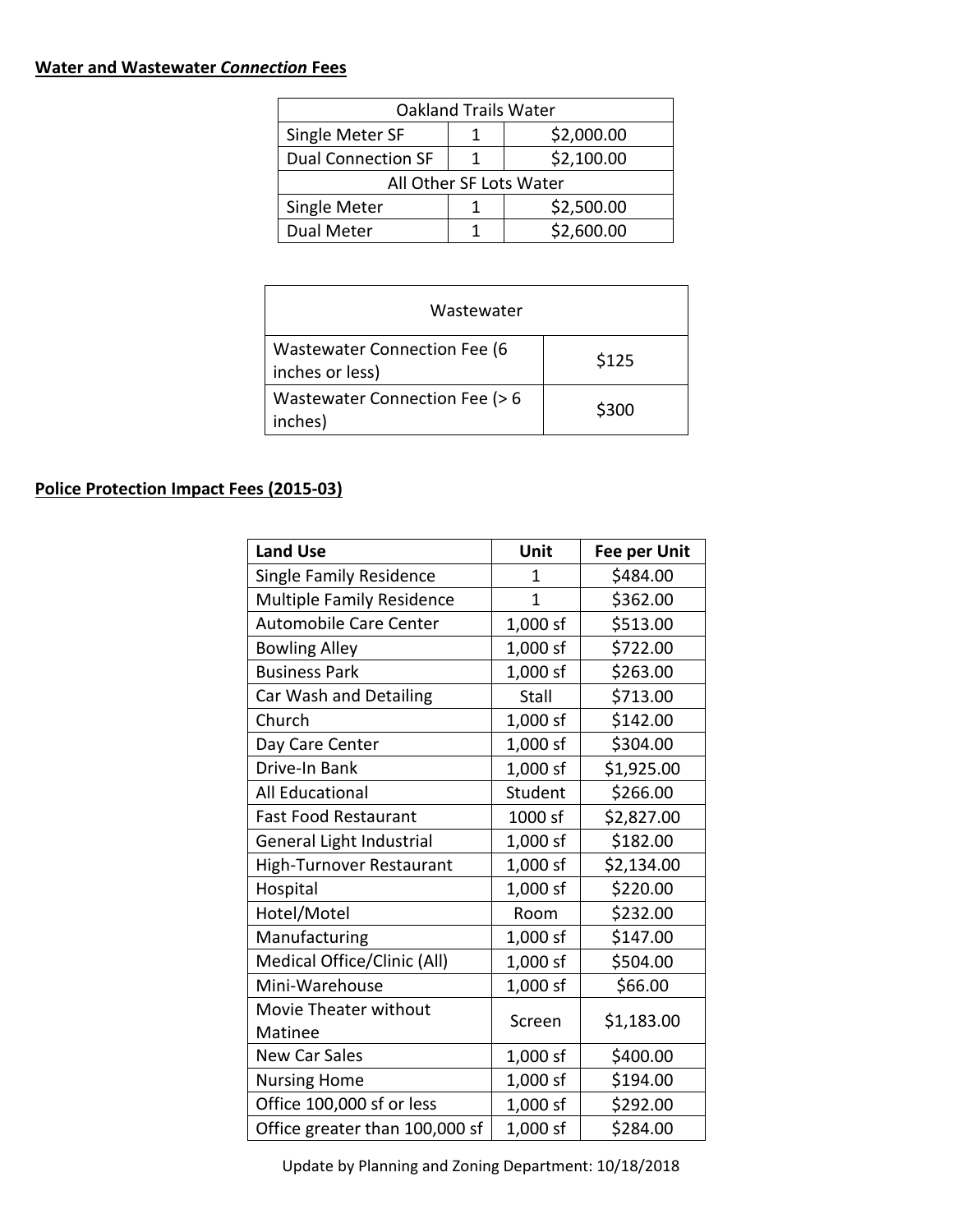| Pharmacy/Drugstore            | 1,000 sf | \$1,177.00 |  |
|-------------------------------|----------|------------|--|
| <b>Quality Restaurant</b>     | 1,000 sf | \$2,154.00 |  |
| Quick Lube Center             | Bay      | \$513.00   |  |
| Racquet/Fitness/Health Club   | 1,000 sf | \$307.00   |  |
| Retail 199,999 gsf or less    | 1,000 sf | \$806.00   |  |
| Retail 200,000 gsf or greater | 1,000 sf | \$684.00   |  |
| <b>Service Station</b>        | Pump     | \$710.00   |  |
| Warehousing                   | 1,000 sf | \$104.00   |  |

## **Transportation Impact Fees (Ordinance No. 2018-15**  $1-1)$

| <b>Land Use</b>                  | Unit         | Fee per<br>Unit |
|----------------------------------|--------------|-----------------|
| <b>Single Family Residence</b>   | 1            | \$3,416.00      |
| <b>Multiple Family Residence</b> | $\mathbf{1}$ | \$2887.00       |
| <b>Automobile Care Center</b>    | 1,000 sf     | \$5,727         |
| <b>Bowling Alley</b>             | 1,000 sf     | \$13,123        |
| <b>Business Park</b>             | 1,000 sf     | \$4,576         |
| Car Wash and Dealing             | Stall        | \$25,372        |
| Church                           | 1,000 sf     | \$3,978         |
| Day Care Center                  | 1,000 sf     | \$23,975        |
| Drive-In Bank                    | 1,000 sf     | \$32,067        |
| All Educational                  | Student      | \$6,028         |
| <b>Fast Food Restaurant</b>      | 1,000 sf     | \$129,666       |
| General Light Industrial         | 1,000 sf     | \$2,805         |
| High-Turnover Restaurant         | 1,000 sf     | \$36,218        |
| Hospital                         | 1,000 sf     | \$3,451         |
| Hotel/Motel                      | Room         | \$1836          |
| Manufacturing                    | 1,000 sf     | \$1,537         |
| Medical Office/Clinic (All)      | 1,000 sf     | \$11,726        |
| Mini-Warehouse                   | 1,000 sf     | \$865           |
| Movie Theater without<br>Matinee | Screen       | \$30,053        |
| <b>New Car Sales</b>             | 1,000 sf     | \$9,124         |
| <b>Nursing Home</b>              | 1,000 sf     | \$<br>965       |
| Office 99,999 sf or less         | 1,000 sf     | \$5,369         |
| Office 100,000 sf or greater     | 1,000 sf     | \$4,576         |
| Pharmacy/Drugstore               | 1,000 sf     | \$19,350        |
| <b>Quality Restaurant</b>        | 1,000 sf     | \$30,689        |
| Quick Lube Center                | Bay          | \$5,727         |
| Racquet/Fitness/Health           | 1,000 sf     | \$5,769         |
| Retail 199,999 gsf or less       | 1,000 sf     | \$13,053        |
| Retail 200,000 gsf or greater    | 1,000 sf     | \$12,984        |
| <b>Service Station</b>           | Pump         | \$16,961        |
| Warehousing                      | 1,000 sf     | \$1,432         |